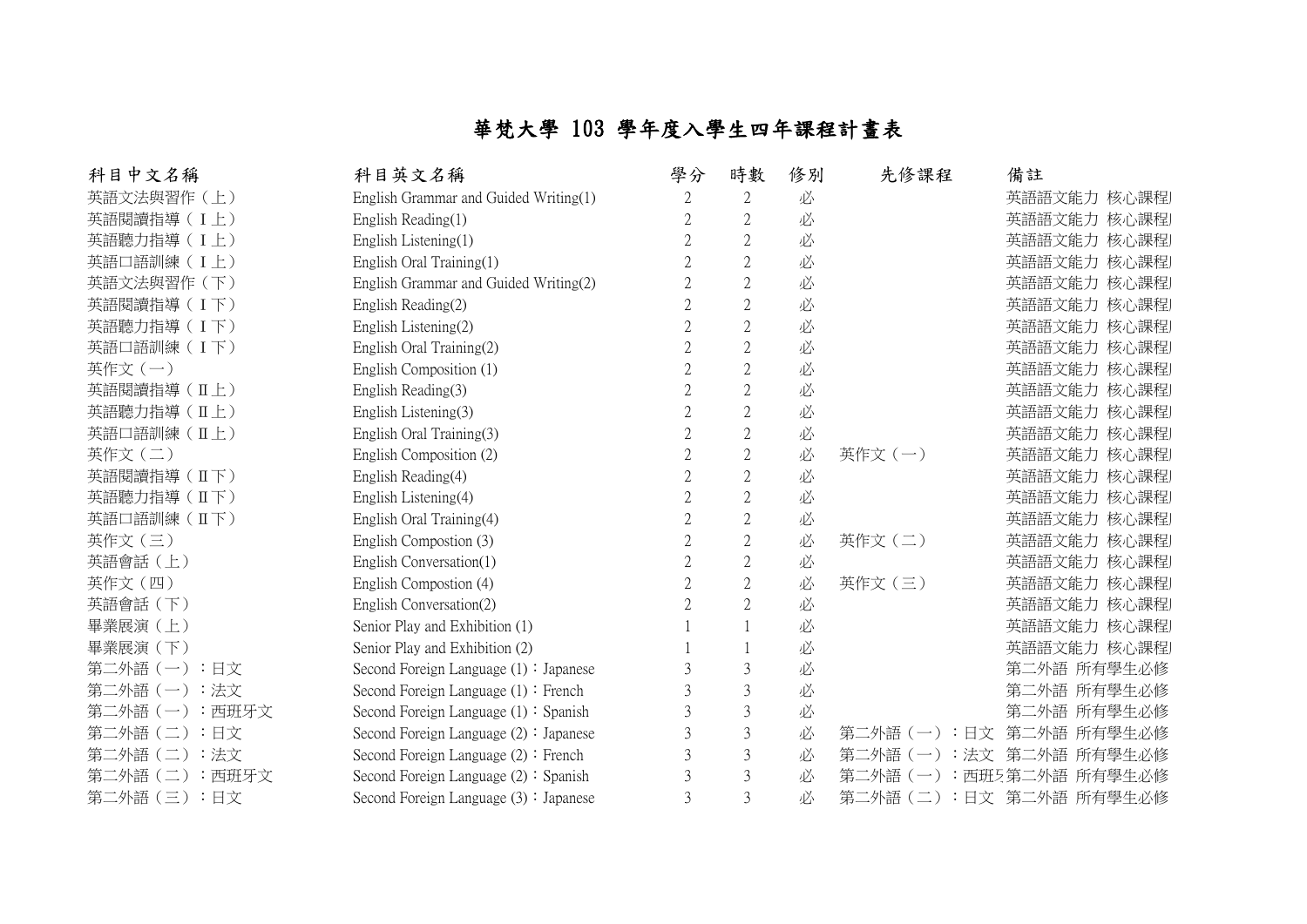| 第二外語 (三):法文     | Second Foreign Language $(3)$ : French            | $\mathcal{E}$  | $\mathfrak{Z}$ |   | :法文 第二外語 所有學生必修<br>第二外語 (二) |
|-----------------|---------------------------------------------------|----------------|----------------|---|-----------------------------|
| 第二外語 (三):西班牙文   | Second Foreign Language $(3)$ : Spanish           |                | $\mathfrak{Z}$ | 必 | :西班5第二外語 所有學生必修<br>第二外語 (二) |
| 第二外語 (四):日文     | Second Foreign Language $(4)$ : Japanese          |                | $\mathfrak{Z}$ | 必 | 第二外語 (三)<br>:日文 第二外語 所有學生必修 |
| 第二外語 (四):法文     | Second Foreign Language $(4)$ : French            | 3              | $\mathfrak{Z}$ | 必 | :法文 第二外語 所有學生必修<br>第二外語 (三) |
| 第二外語 (四):西班牙文   | Second Foreign Language $(4)$ : Spanish           | $\mathcal{E}$  | $\mathfrak{Z}$ | 必 | 第二外語 (三)<br>:西班牙第二外語 所有學生必修 |
| 文學作品導讀(上)       | Introduction to Literature (1)                    |                | $\overline{2}$ | 必 | 文學與文化背景 所有學                 |
| 文學作品導讀(下)       | Introduction to Literature (2)                    |                | 2              | 必 | 文學與文化背景 所有學                 |
| 美國文學(上)         | American Literature (1)                           |                | $\overline{2}$ | 必 | 文學與文化背景 所有學                 |
| 美國文學(下)         | American Literature (2)                           |                | $\overline{2}$ | 必 | 文學與文化背景 所有學                 |
| 英國文學: 1800-1900 | English Literature: 1800-1900                     |                | $\mathfrak{Z}$ | 必 | 文學與文化背景 所有學生                |
| 英國文學: 1900以後    | English Literature: After 1900                    |                | $\overline{3}$ | 必 | 文學與文化背景 所有學生                |
|                 |                                                   |                |                |   |                             |
|                 |                                                   |                |                |   |                             |
| 英語適性學習輔導        | English Differentiated Tutoring                   |                | $\overline{2}$ | 選 | 英語語文能力 銜接或補                 |
| 英語銜接學習輔導        | English Transitional Learning                     | $\overline{2}$ | $\overline{2}$ | 選 | 英語語文能力 銜接或補?                |
| 語言學概論(上)        | Introduction to Linguistics (1)                   |                | $\overline{3}$ | 選 | 英語語文能力 核心課程                 |
| 檢定英文--全民英檢中級    | English Proficiency Evaluation: GEPT (Intermediat | 2              | $\sqrt{2}$     | 選 | 英語語文能力 補救課程                 |
| 語言學概論(下)        | Introduction to Linguistics (2)                   |                | $\overline{3}$ | 選 | 英語語文能力 核心課程                 |
| 檢定英文--多益測驗      | English Proficiency Evaluation: TOEIC             |                | $\overline{2}$ | 選 | 英語語文能力 補救課程                 |
| 英語指標學習輔導        | English Proficiency Test Tutoring                 |                | $\overline{2}$ | 選 |                             |
| 寓言              | Fable                                             |                | $\overline{2}$ | 選 | 文學與文化背景 每學期                 |
| 聖經選讀            | Selected Readings of the Bible                    |                | $\overline{2}$ | 選 | 文學與文化背景 每學期                 |
| 希臘與羅馬神話         | Greek and Roman Mythology                         |                | $\overline{2}$ | 選 | 文學與文化背景 每學期                 |
| 佛教故事選讀          | Selected Readings of Buddhist Stories in English  | $\overline{2}$ | $\overline{2}$ | 選 | 文學與文化背景 每學期                 |
| 西洋童話選讀          | Selected Readings of Western Fairy Tales          |                | $\overline{2}$ | 選 | 文學與文化背景 每學期                 |
| 短篇小說選讀          | Selected Readings of English Short Fiction        |                | $\overline{2}$ | 選 | 文學與文化背景 每學期                 |
| 科幻小說選讀          | Selected Readings of Science Fiction              |                | $\overline{2}$ | 選 | 文學與文化背景 每學期                 |
| 英美青少年小說選讀       | Selected Readings of Young-Adult Fiction          |                | $\overline{2}$ | 選 | 文學與文化背景 每學期                 |
| 奇幻文學選讀          | Selected Readings of Fantasy Literature           |                | $\overline{2}$ | 選 | 文學與文化背景 每學期                 |
| 英文短詩選讀          | Selected Readings of Short English Poetry         |                | 2              | 選 | 文學與文化背景 每學期                 |
| 電影與文學           | Film and Literature                               |                | $\overline{2}$ | 選 | 文學與文化背景 每學期                 |
| 旅行文學選讀          | Selected Readings of Travel Literature            | $\overline{2}$ | $\overline{2}$ | 選 | 文學與文化背景 每學期                 |
|                 |                                                   |                |                |   |                             |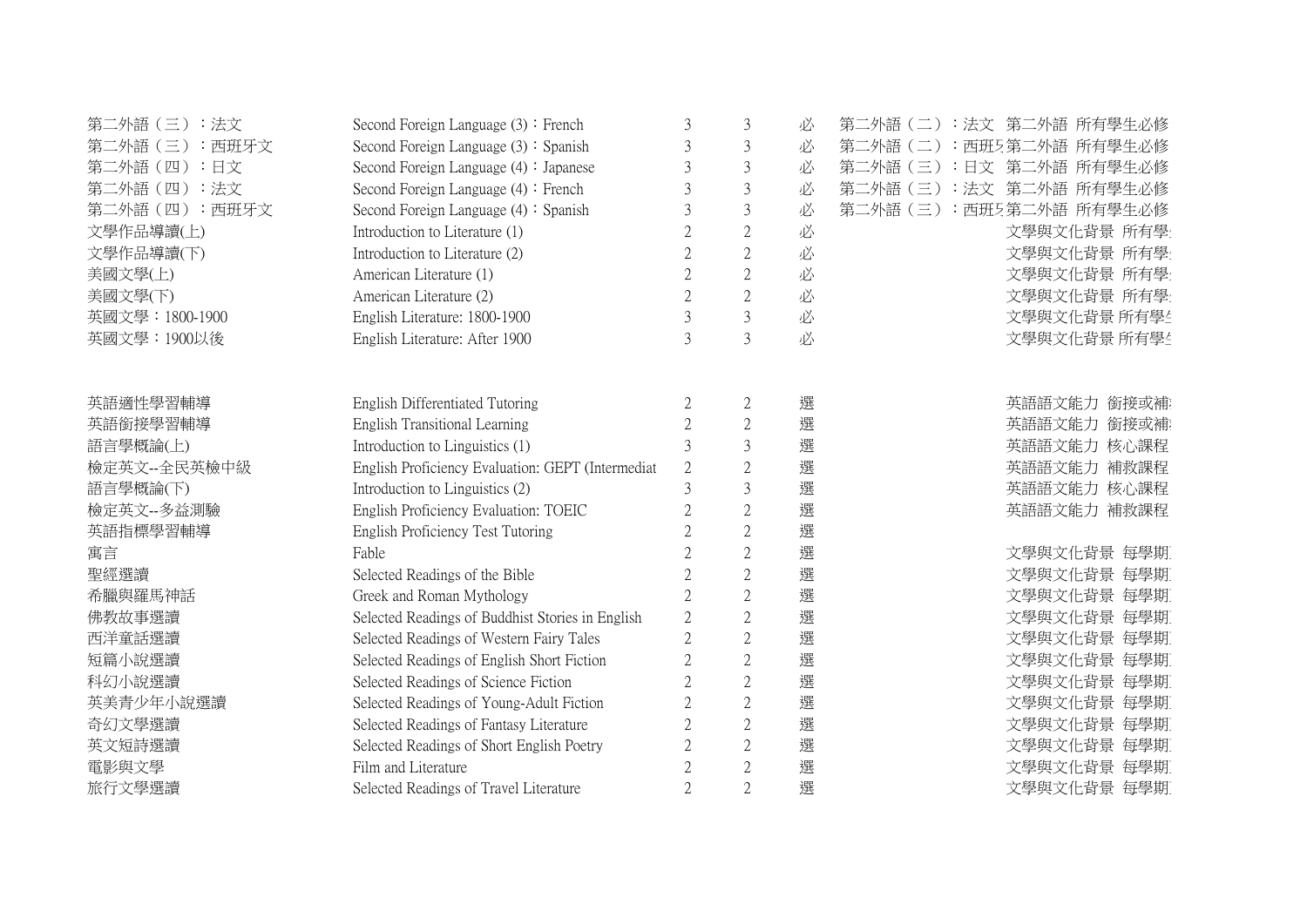| 環境文學選讀          | Selected Readings of Literature and Environment | $\overline{2}$                                                                                                                                                                                                                                                                                                                                                                                         | $\overline{2}$ | 選 | 文學與文化背景 每學期         |
|-----------------|-------------------------------------------------|--------------------------------------------------------------------------------------------------------------------------------------------------------------------------------------------------------------------------------------------------------------------------------------------------------------------------------------------------------------------------------------------------------|----------------|---|---------------------|
| 音樂、戲劇與文學        | Music, Drama, and Literature                    | $\overline{2}$                                                                                                                                                                                                                                                                                                                                                                                         | $\overline{2}$ | 選 | 文學與文化背景 每學期         |
| 西洋戲劇選讀          | Selected Readings of Western Drama              | 2                                                                                                                                                                                                                                                                                                                                                                                                      | $\overline{2}$ | 選 | 文學與文化背景 每學期         |
| 劇場表演的藝術         | Performing Art in Theatre                       |                                                                                                                                                                                                                                                                                                                                                                                                        | $\overline{2}$ | 選 | 文學與文化背景 每學期         |
| 英語短戲表演          | Acting Short Plays in English                   |                                                                                                                                                                                                                                                                                                                                                                                                        | $\overline{2}$ | 選 | 文學與文化背景 每學期         |
| 法國文化            | French Culture                                  |                                                                                                                                                                                                                                                                                                                                                                                                        | $\overline{2}$ | 選 | 文學與文化背景 每學期         |
| 日本文化            | Japanese Culture                                | $\mathfrak{D}_{1}^{(1)}=\mathfrak{D}_{2}^{(1)}=\mathfrak{D}_{2}^{(1)}=\mathfrak{D}_{2}^{(1)}=\mathfrak{D}_{2}^{(1)}=\mathfrak{D}_{2}^{(1)}=\mathfrak{D}_{2}^{(1)}=\mathfrak{D}_{2}^{(1)}=\mathfrak{D}_{2}^{(1)}=\mathfrak{D}_{2}^{(1)}=\mathfrak{D}_{2}^{(1)}=\mathfrak{D}_{2}^{(1)}=\mathfrak{D}_{2}^{(1)}=\mathfrak{D}_{2}^{(1)}=\mathfrak{D}_{2}^{(1)}=\mathfrak{D}_{2}^{(1)}=\mathfrak{D}_{2}^{(1$ | $\overline{2}$ | 選 | 文學與文化背景 每學期         |
| 不亦樂乎-英語歌曲學習     | Learning from English Songs                     |                                                                                                                                                                                                                                                                                                                                                                                                        | $\overline{2}$ | 選 | 文學與文化背景 每學期         |
| 時事英文            | English for Current Issues                      |                                                                                                                                                                                                                                                                                                                                                                                                        | $\overline{2}$ | 選 | 文學與文化背景 每學期         |
| 英國文學分組討論(II上)   | Group Discussion in English Literature (3)      |                                                                                                                                                                                                                                                                                                                                                                                                        |                | 選 | 文學與文化背景 每學期         |
| 英國文學分組討論(II下)   | Group Discussion in English Literature (4)      |                                                                                                                                                                                                                                                                                                                                                                                                        |                | 選 | 文學與文化背景 每學期         |
| 全球化與文學(上)       | Globalization Study and Literature (1)          |                                                                                                                                                                                                                                                                                                                                                                                                        | $\overline{2}$ | 選 | 文學與文化背景 每學期         |
| 全球化與文學 (下)      | Globalization Study and Literature (2)          |                                                                                                                                                                                                                                                                                                                                                                                                        | $\overline{2}$ | 選 | 文學與文化背景             |
| 電影研究概論          | The Introduction of Film Studies                |                                                                                                                                                                                                                                                                                                                                                                                                        | $\overline{2}$ | 選 | 文學與文化背景 每學期         |
| 電影、性別與文化        | Film, Gender and Culture                        |                                                                                                                                                                                                                                                                                                                                                                                                        | $\overline{3}$ | 選 | 文學與文化背景 每學期         |
| 美式英文之文化溝通能力     | Cultural Communicative Competence in American   | $\overline{2}$                                                                                                                                                                                                                                                                                                                                                                                         | $\overline{2}$ | 選 | 文學與文化背景 每學期         |
| 世界童話選讀          | Selected Readings of World Fairy Tales          | $\mathfrak{2}$                                                                                                                                                                                                                                                                                                                                                                                         | $\overline{2}$ | 選 | 文學與文化背景             |
| 亞裔美國文化與認同       | Asian American Culture and Identity             | $\overline{2}$                                                                                                                                                                                                                                                                                                                                                                                         | $\overline{2}$ | 選 | 文學與文化背景             |
| 亞裔美國文化與種族       | Asian American Culture and Race                 |                                                                                                                                                                                                                                                                                                                                                                                                        | $\overline{2}$ | 選 | 文學與文化背景             |
| 電影分析實務          | Film Analysis in Practice                       |                                                                                                                                                                                                                                                                                                                                                                                                        | $\overline{3}$ | 選 | 文學與文化背景             |
| 兒童文學            | Children Literature and Picture Books           | 2                                                                                                                                                                                                                                                                                                                                                                                                      | $\overline{2}$ | 選 | 文學與文化背景             |
| 法國文學            | French Literature                               |                                                                                                                                                                                                                                                                                                                                                                                                        | $\overline{2}$ | 選 | 文學與文化背景             |
| 西洋文學理論與實踐(上)    | Western Literary Theory and Practice (1)        |                                                                                                                                                                                                                                                                                                                                                                                                        | $\overline{2}$ | 選 | 文學與文化背景             |
| 西洋文學理論與實踐(下)    | Western Literary Theory and Practice (2)        |                                                                                                                                                                                                                                                                                                                                                                                                        | $\overline{2}$ | 選 | 文學與文化背景             |
| 詩與意境            | Poetry and Vision                               |                                                                                                                                                                                                                                                                                                                                                                                                        | $\overline{2}$ | 選 | 文學與文化背景             |
| 英國文學:1660以前     | English Literature: Before 1660                 |                                                                                                                                                                                                                                                                                                                                                                                                        | $\overline{3}$ | 選 | 文學與文化背景<br>$(T2-1)$ |
| 英國文學: 1660-1800 | English Literature: 1660-1800                   |                                                                                                                                                                                                                                                                                                                                                                                                        | $\overline{3}$ | 選 | 文學與文化背景 (T2-14      |
| 中英翻譯(上)         | Chinese-English Translation (1)                 | 2                                                                                                                                                                                                                                                                                                                                                                                                      | $\overline{2}$ | 選 | 專業英文 (共同選修)         |
| 中英翻譯(下)         | Chinese-English Translation (2)                 |                                                                                                                                                                                                                                                                                                                                                                                                        | $\overline{2}$ | 選 | 專業英文 (共同選修)         |
| 中英口譯(上)         | Chinese-English Oral Interpretation (1)         | $\overline{2}$                                                                                                                                                                                                                                                                                                                                                                                         | $\overline{2}$ | 選 | 專業英文 (共同選修)         |
| 中英口譯(下)         | Chinese-English Oral Interpretation (2)         | $\mathcal{D}_{\mathcal{A}}^{\mathcal{A}}(\mathcal{A})=\mathcal{D}_{\mathcal{A}}^{\mathcal{A}}(\mathcal{A})\mathcal{D}_{\mathcal{A}}^{\mathcal{A}}(\mathcal{A})$                                                                                                                                                                                                                                        | $\overline{2}$ | 選 | 專業英文 (共同選修)         |
| 英語演說            | Speech in English                               | 2                                                                                                                                                                                                                                                                                                                                                                                                      | $\overline{2}$ | 選 | 專業英文 (共同選修)         |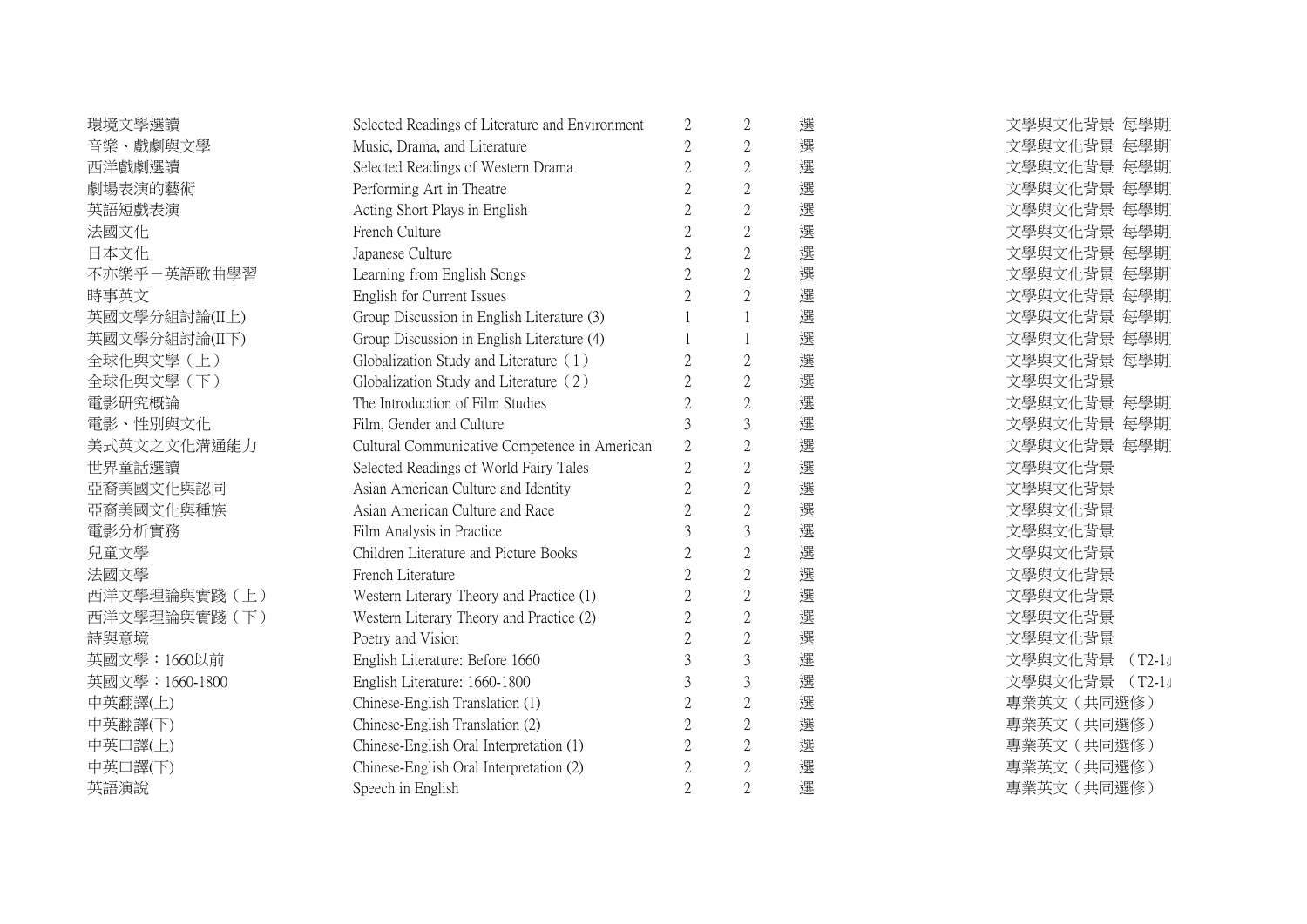| 英語辯論              | Debate in English                                                   | 2              | $\overline{2}$ | 選 |          | 專業英文 (共同選修) |
|-------------------|---------------------------------------------------------------------|----------------|----------------|---|----------|-------------|
| 新聞英語實務            | Journalistic English in Practice                                    | 2              | $\overline{2}$ | 選 |          | 專業英文 (共同選修) |
| 電影英文(上)           | English in Cinema(1)                                                | 2              | $\overline{2}$ | 選 |          | 專業英文 (共同選修) |
| 電影英文 (下)          | English in Cinema(2)                                                | 2              | $\overline{2}$ | 選 |          | 專業英文 (共同選修) |
| 數位科技英文            | Technology English                                                  | 2              | $\overline{c}$ | 選 |          | 專業英文 (共同選修) |
| 電腦網路與文化(上)        | Cyberculture (1)                                                    | $\overline{2}$ | $\overline{2}$ | 選 |          | 專業英文 (共同選修) |
| 電腦網路與文化(下)        | Cyberculture (2)                                                    | 2              | $\overline{2}$ | 選 |          | 專業英文 (共同選修) |
| 國際遊學一日本大阪YWCA專門學校 | International Tour Study: Osaka YWCA College                        | 2              | $\overline{2}$ | 選 |          | 專業英文 (共同選修) |
|                   | 國際遊學一美國路易斯克拉克州立學院 International Tour Study: American Lewis Clark St | $\overline{2}$ | $\overline{2}$ | 選 |          | 專業英文 (共同選修) |
| 英語發音練習            | <b>English Pronunciation Practice</b>                               | 2              | $\overline{2}$ | 選 |          | 專業英文 (共同選修) |
| 高級英語會話(下)         | Advanced English Conversation (2)                                   | 2              | $\sqrt{2}$     | 選 |          | 專業英文(共同選修)  |
| 創意寫作(上)           | Creative Writing $(1)$                                              | $\overline{2}$ | $\overline{2}$ | 選 |          | 專業英文(共同選修)  |
| 創意寫作 (下)          | Creative Writing $(2)$                                              | 2              | $\overline{2}$ | 選 |          | 專業英文(共同選修)  |
| 電腦輔助語言學習          | Computer Assisted Language Learning                                 | 2              | $\overline{2}$ | 選 |          | 專業英文(共同選修)  |
| 科技英文寫作            | Technical writing in English                                        | 2              | $\overline{2}$ | 選 |          | 專業英文(共同選修)  |
| 英文報紙解讀            | English Newspaper Reading                                           | 2              | $\overline{2}$ | 選 |          | 專業英文(共同選修)  |
| 高級英作文(一)          | Advanced English Composition (1)                                    | 2              | $\sqrt{2}$     | 選 | 英作文(四)   | 專業英文 (共同選修) |
| 高級英作文(二)          | Advanced English Composition (2)                                    | 2              | $\sqrt{2}$     | 選 | 高級英作文(一) | 專業英文 (共同選修) |
| 檢定英文-托福測驗-IBT     | English Proficiency Evaluation: TOEFL-IBT                           | 2              | $\overline{2}$ | 選 |          | 專業英文(共同選修)  |
| 檢定英文-托福IBT測驗:閱讀   | English Proficiency Evaluation -- TOEFL IBT:Read                    | 2              | $\overline{2}$ | 選 |          | 專業英文(共同選修)  |
| 檢定英文-托福IBT測驗:聽力   | English Proficiency Evaluation -- TOEFL IBT:Liste                   | $\overline{2}$ | $\sqrt{2}$     | 選 |          | 專業英文(共同選修)  |
| 檢定英文-托福IBT測驗:口說   | English Proficiency Evaluation -- TOEFL IBT:Spea                    | $\overline{2}$ | $\overline{2}$ | 選 |          | 專業英文(共同選修)  |
| 檢定英文-托福IBT測驗:寫作   | English Proficiency Evaluation -- TOEFL IBT: Writ                   | $\overline{2}$ | $\mathbf{2}$   | 選 |          | 專業英文(共同選修)  |
| 校園生活與學術環境英語概論     | English for Academic Environment                                    | $\overline{2}$ | $\sqrt{2}$     | 選 |          | 專業英文(共同選修)  |
| 本土文化英語導覽          | English Guided Tour of Local Cultures in Taiwan                     | 2              | $\overline{2}$ | 選 |          | 專業英文(共同選修)  |
| 職場英文會話            | <b>Effective Conversation at Work</b>                               | $\mathfrak{D}$ | $\overline{2}$ | 選 |          | 專業英文 (職場英語) |
| 職場英文寫作            | Effective Writing at Work                                           | 2              | $\overline{c}$ | 選 |          | 專業英文 (職場英語) |
| 商業文摘              | <b>Business Digest</b>                                              |                | $\overline{2}$ | 選 |          | 專業英文 (職場英語) |
| 觀光英文(上)           | Tourist English (1)                                                 | 2              | $\overline{2}$ | 選 |          | 專業英文 (職場英語) |
| 觀光英文(下)           | Tourist English (2)                                                 | 2              | $\mathbf{2}$   | 選 |          | 專業英文 (職場英語) |
| 秘書英文(上)           | English for Secretaries (1)                                         |                | $\overline{2}$ | 選 |          | 專業英文 (職場英語  |
| 秘書英文(下)           | English for Secretaries (2)                                         | 2              | $\overline{2}$ | 選 |          | 專業英文 (職場英語) |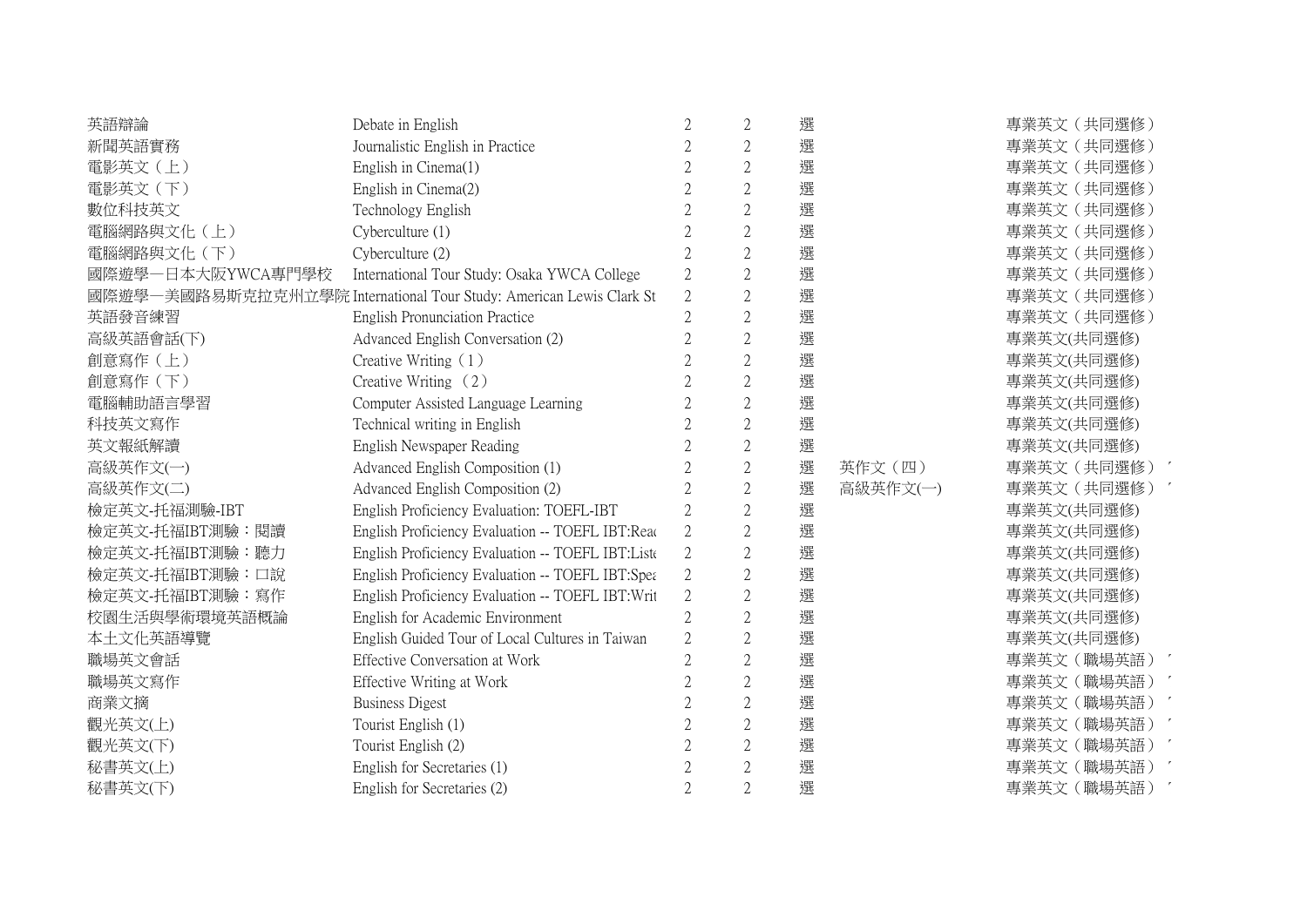| 展場英文(上)         | Exhibition English (1)                             | $\mathbf{2}$   | 選 | 專業英文 (職場英語)     |
|-----------------|----------------------------------------------------|----------------|---|-----------------|
| 展場英文(下)         | Exhibition English (2)                             | $\mathfrak{2}$ | 選 | 專業英文(職場英語)      |
| 影視翻譯            | Subtitle Translation                               | $\overline{2}$ | 選 | 專業英文 (職場英語)     |
| TQC--專業英文秘書電腦技能 | Computer Skills for Professional English Secretary | $\overline{2}$ | 選 | 專業英文 (職場英語)     |
| 職場英語口語訓練        | English Oral Communication in Office               | $\mathbf{2}$   | 選 | 專業英文(職場英語) T1-1 |
| 英文行銷概論          | Marketing in English                               | $\overline{2}$ | 選 | 專業英文(職場英語)T1-1  |
| 兒童美語教學(上)       | Teaching Children's English(1)                     | $\overline{2}$ | 選 | 專業英文 (英語教學)     |
| 兒童美語教學(下)       | Teaching Children's English(2)                     | $\overline{2}$ | 選 | 專業英文 (英語教學)     |
| 應用語言學與語言教學 (上)  | Applied Linguistics and Language Teaching(1)       | $\overline{2}$ | 選 | 專業英文 (英語教學)     |
| 應用語言學與語言教學 (下)  | Applied Linguistics and Language Teaching(2)       | $\mathbf{2}$   | 選 | 專業英文 (英語教學)     |
| 英語習得(上)         | English Language Acquisition(1)                    | $\overline{2}$ | 選 | 專業英文 (英語教學)     |
| 英語習得 (下)        | English Language Acquisition(2)                    | $\overline{2}$ | 選 | 專業英文 (英語教學)     |
| 英語教材與教學法(上)     | English Teaching Method and Materials(1)           | $\mathbf{2}$   | 選 | 專業英文(英語教學)      |
| 英語教材與教學法(下)     | English Teaching Method and Materials(2)           | $\mathbf{2}$   | 選 | 專業英文 (英語教學)     |
| 英語測驗評量方法        | Test and Measurement of English as a Second Lang   | $\mathbf{2}$   | 選 | 專業英文(英語教學)      |
| 教材理論            | Curriculum Theory                                  | $\overline{2}$ | 選 | 專業英文 (英語教學)     |
| 因材施教法           | Differentiated Instruction                         | $\overline{2}$ | 選 | 專業英文(英語教學)      |
| 英語教學實習(上)       | English Teaching Practicum(1)                      | $\mathbf{2}$   | 選 | 專業英文(英語教學)      |
| 英語教學實習(下)       | English Teaching Practicum(2)                      | $\overline{2}$ | 選 | 專業英文(英語教學)      |
| 發展心理學與英語教學      | Developmental Psychology in English Teaching       | $\overline{2}$ | 選 | 專業英文 (英語教學)     |
| 特殊教育與學習障礙       | Special Education and Learning Disabilities        | $\overline{2}$ | 選 |                 |
| 創業專題            | Entrepreneurial Project                            | $\overline{0}$ | 選 |                 |
| 進階創業專題          | Advanced Entrepreneurial Project                   | $\theta$       | 選 |                 |

畢業條件說明:

1.逹最低畢業學分總數:128學分 (中五生140學分)

(1)校訂必修:20學分,專業必修:68 學分。 (2)修讀所屬學院內開設之院級學程課程,至多承認同一學程其應修畢學分數。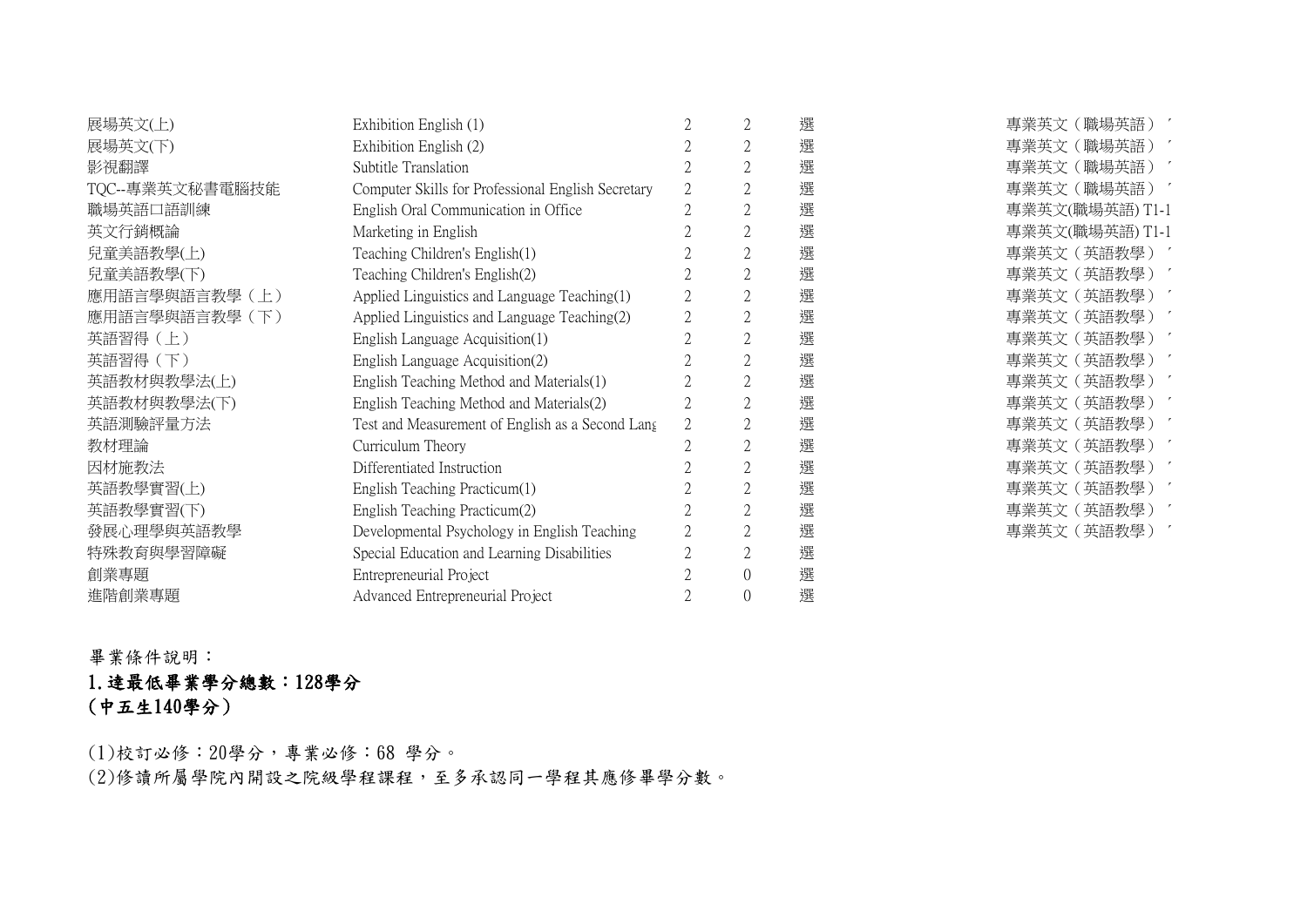(3)修讀非上述說明之其他教學單位開設之課程,得承認10學分(含體育選修課程承認2學分)為畢業學分。 (4)本學年度入學生四年應修課程以本表為主,爾後課表若有新增選修科目不及於此增增列者,亦承認 為其畢業學分。除本表外,各教學單位尚有規定者,表件另附。

## 2.通過英語能力檢定考試:

(1)修業期間應通過多益測驗600分或全民英檢中級複試(初試測驗成績總和達180分,且其中任一項成 績不低於80分)或中高級初試(測驗成績總和逹160分,且其中任一項成績不低於72分)或其他同等 級之英語力檢定考試。

(2)曾參加上述測驗但未通過者,可選修語言中心開設之「英語指標輔導Ⅰ、Ⅱ」課程,通過課程考 核則視同通過英語能力檢定考試。

承辦人員用印 單位主管用印

系課程委員會用印 おおおおおおおおおおおおおおお おおおお 院課程委員會用印

1 2014/7/31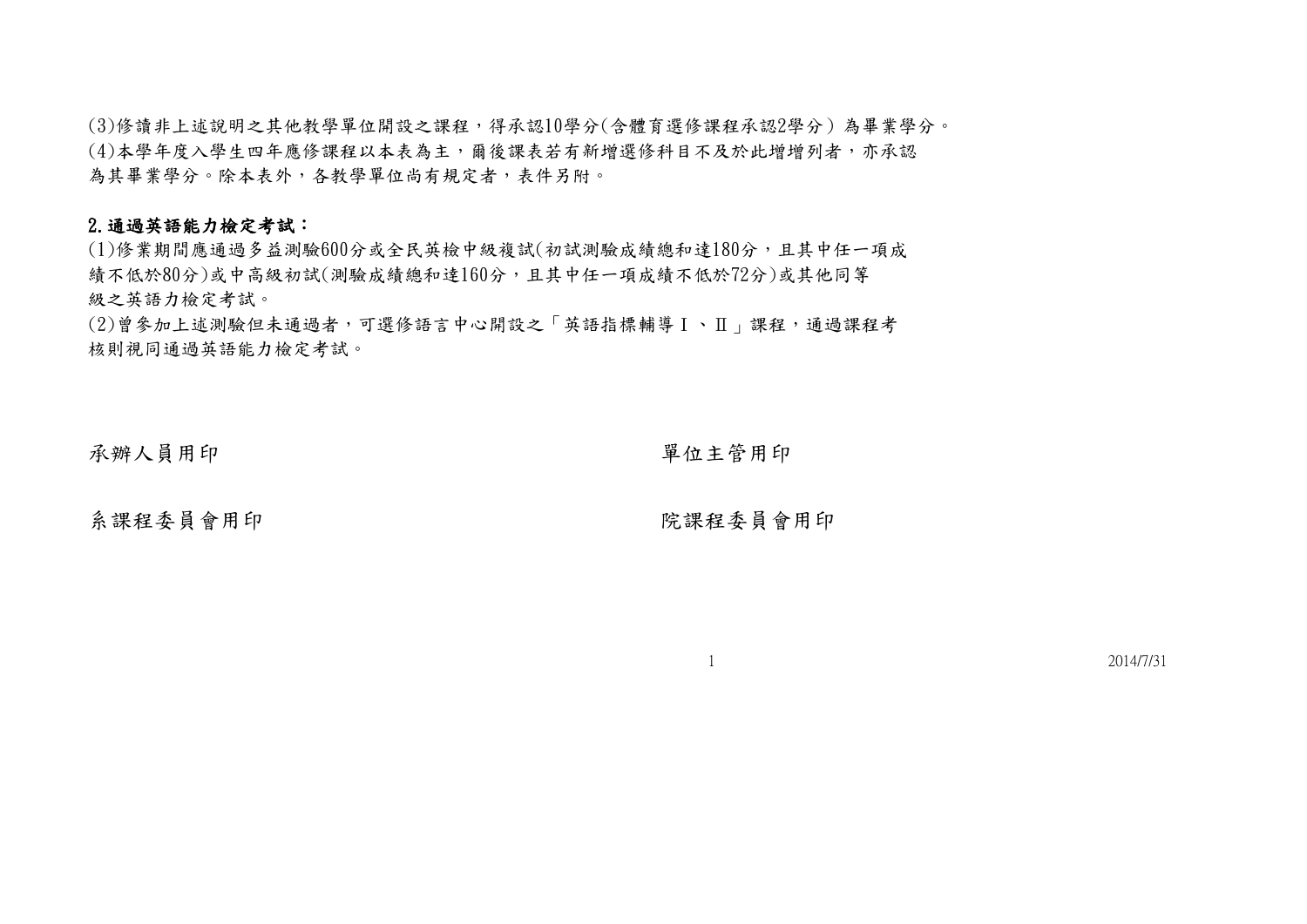所有學生必修 所有學生必修 所有學生必修 所有學生必修 所有學生必修 所有學生必修 所有學生必修 所有學生必修 所有學生必修 所有學生必修 所有學生必修 所有學生必修 所有學生必修 所有學生必修 所有學生必修 所有學生必修 所有學生必修 所有學生必修 所有學生必修 所有學生必修 所有學生必修 所有學生必修 語言種類需相同,必修兩年。 語言種類需相同,必修兩年。 語言種類需相同,必修兩年。 語言種類需相同,必修兩年。 語言種類需相同,必修兩年。 語言種類需相同,必修兩年。 語言種類需相同,必修兩年。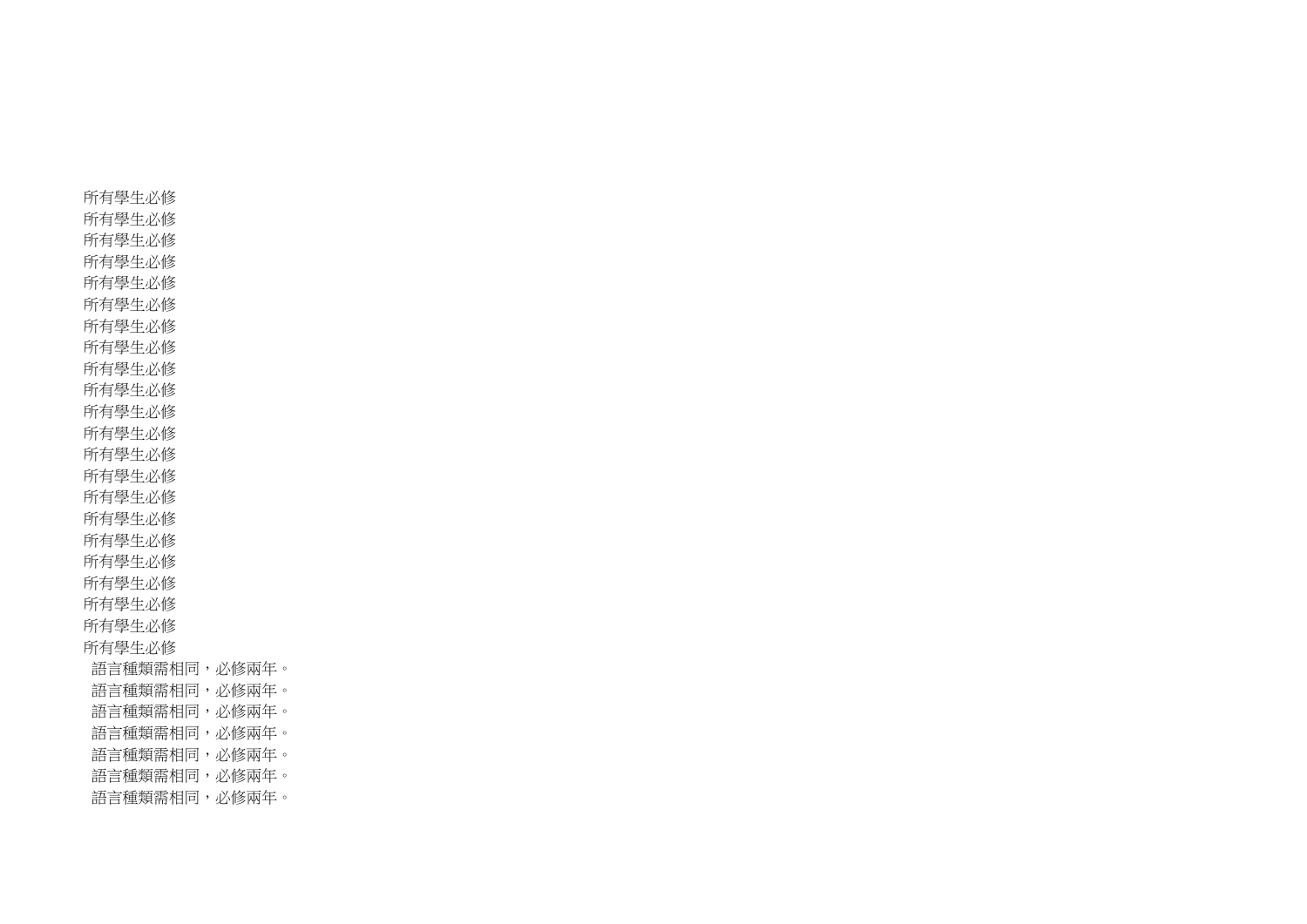語言種類需相同,必修兩年。 語言種類需相同,必修兩年。 語言種類需相同,必修兩年。 語言種類需相同,必修兩年。 語言種類需相同,必修兩年。 生必修 生必修 生必修 生必修 主必修 主必修

救課程(新生學測或指考英語科後30%必選(灌檔)) 救課程(新生學測或指考英語科後30%必選(灌檔)) (T1-2、T2-1、T2-2必修)

(T1-2、T2-1、T2-2必修)

至少選修一科

至少選修一科

至少選修一科

至少選修一科

至少選修一科

至少選修一科

至少選修一科

至少選修一科

至少選修一科

至少選修一科

至少選修一科

至少選修一科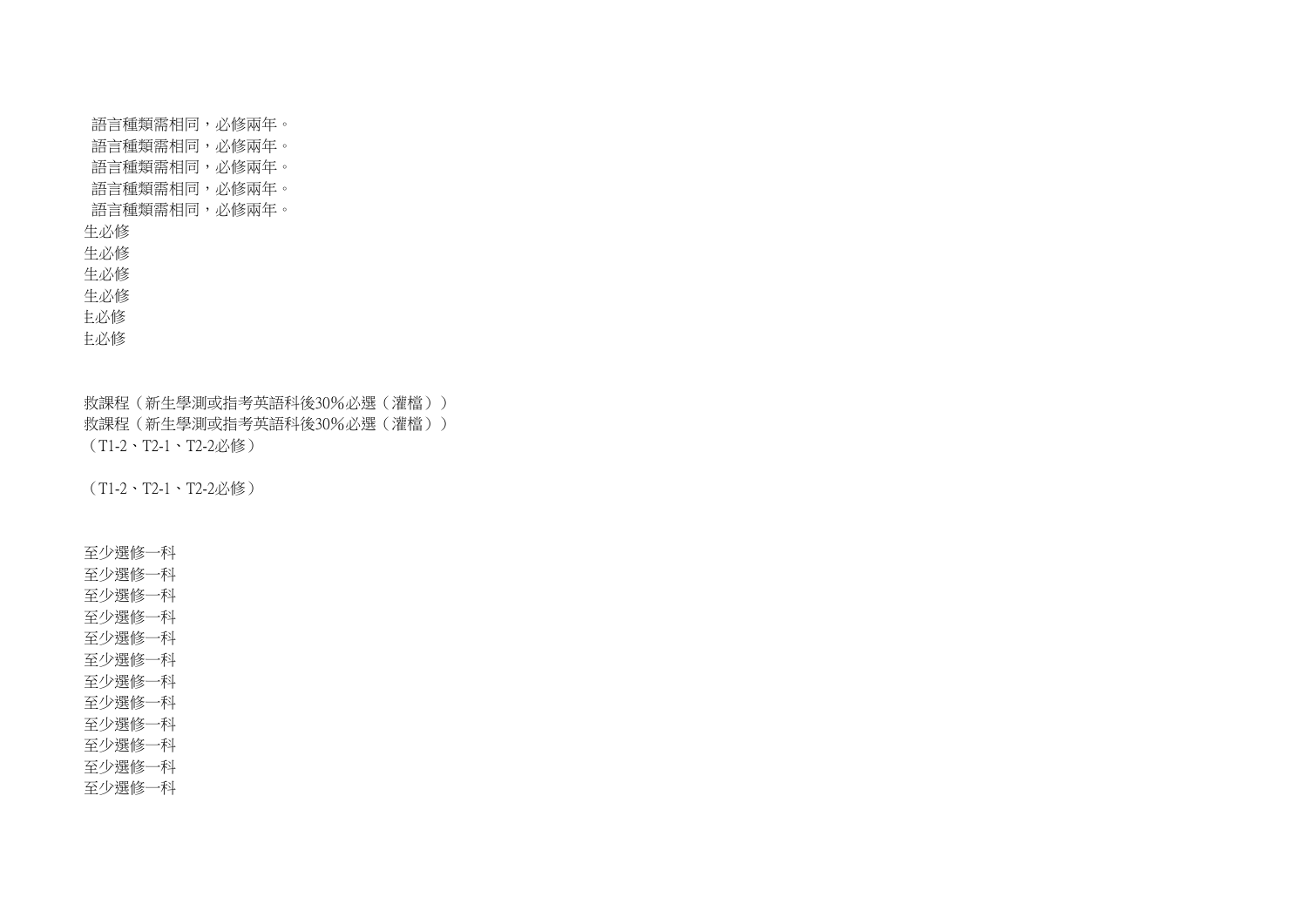至少選修一科 至少選修一科 至少選修一科 至少選修一科 至少選修一科 至少選修一科 至少選修一科 至少選修一科 至少選修一科 至少選修一科 至少選修一科 至少選修一科 至少選修一科

至少選修一科

至少選修一科

必修) 必修)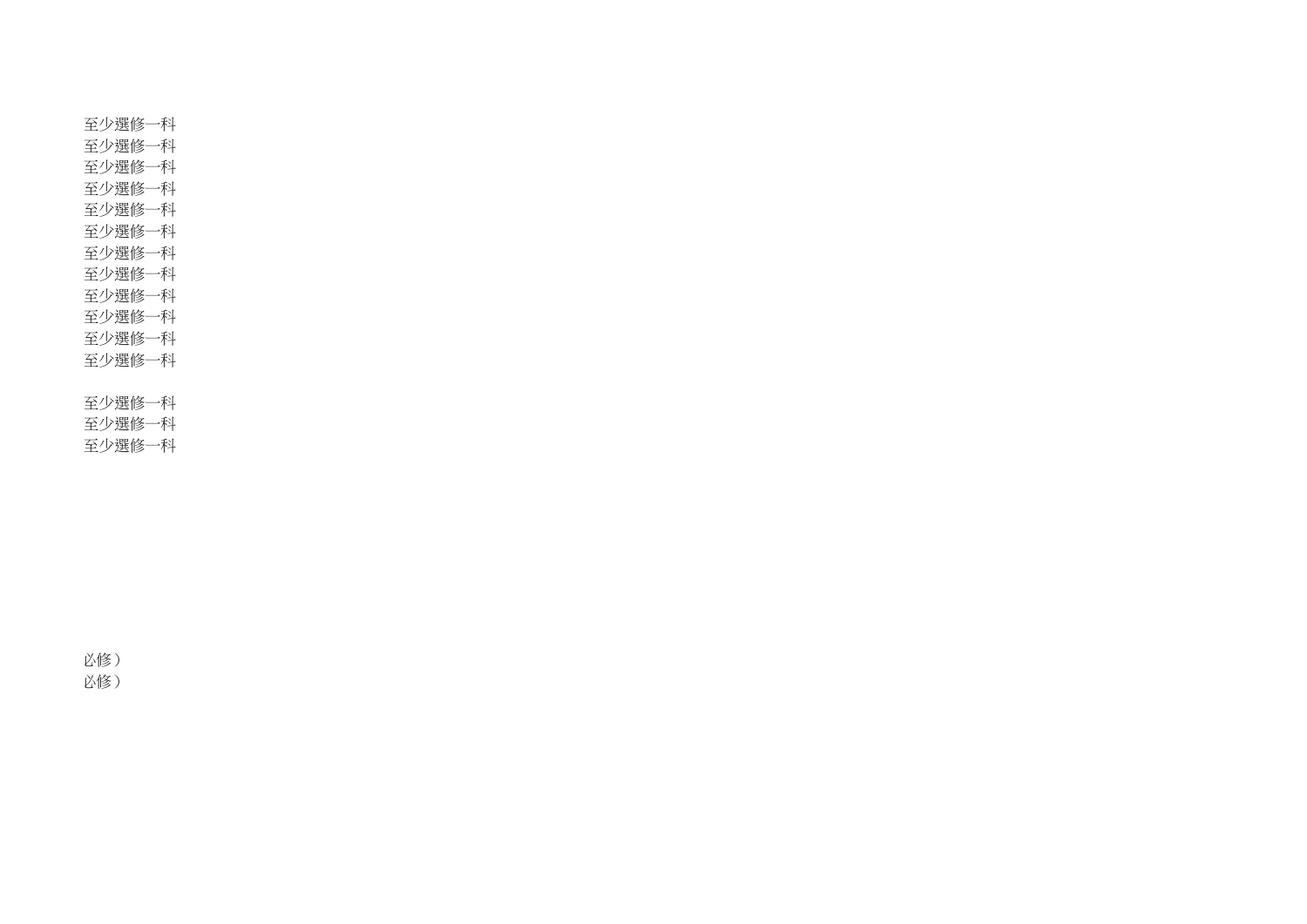專業英文(共同選修) T2-1、T2-2建議選修 專業英文(共同選修) T2-1、T2-2建議選修

T1-1建議選修 T1-1建議選修 T1-1建議選修 T1-1建議選修 T1-1建議選修 T1-1建議選修 T1-1建議選修